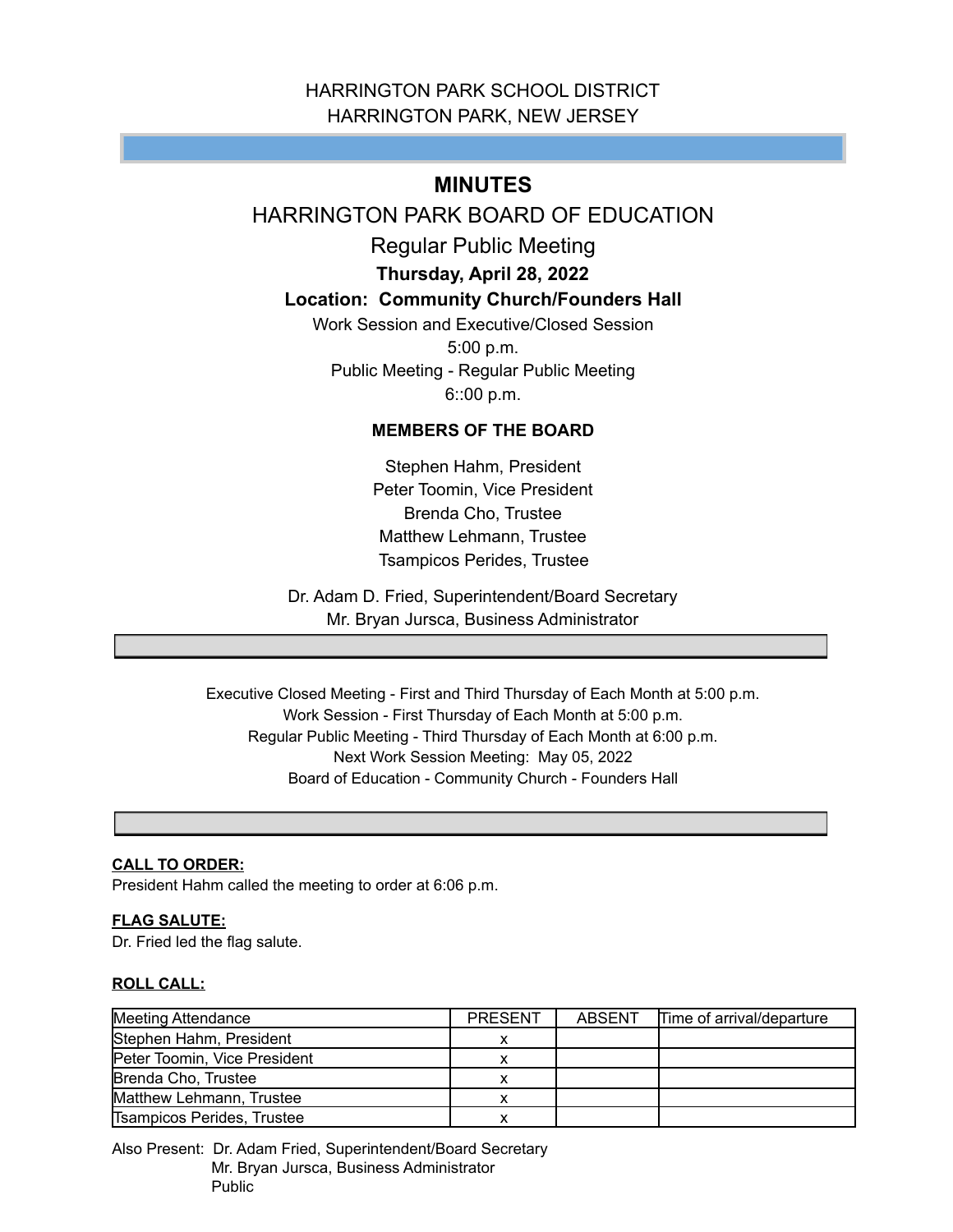### **OPEN PUBLIC PORTION MEETING ACT STATEMENT**

The New Jersey Open Public Meeting Law was enacted to ensure the rights of the public to have advance notice of and to attend the meetings of public bodies at which any business affecting their interest is discussed or acted upon. In accordance with the provisions of this act, the Harrington Park Board of Education has caused notice of this meeting, which includes the date, time and place thereof posted on the bulletin board of the municipal building, and the Board of Education bulletin board, published in The Record and filed with the Clerk of the Borough of Harrington Park.

#### **MEETING CALENDAR:**

| <b>Date</b>                               | Time:     | Place                        | <b>Purpose</b>    |
|-------------------------------------------|-----------|------------------------------|-------------------|
| May 05, 2022                              |           | <b>Community Church</b>      |                   |
| Work Session and Executive/Closed Session | 5:00 p.m. | <b>Board Conference Room</b> | <b>Discussion</b> |
| Regular Public Meeting                    | 6:00 p.m. | <b>IFounders Hall</b>        | <b>Discussion</b> |

### **PRESIDENT'S STATEMENT:**

- Welcome
- Parking lot paving project to take place during the summer is on schedule and the bid opening is scheduled to take place in mid May
- Referendum project planning on schedule and architects are working on submitting for State approval

#### **SUPERINTENDENT'S STATEMENT:**

- Budget for next year to be approved at the next BOE meeting and tax levy will stay under 2% cap
- Thank you to Town & Council for opportunity & help with joining the Riverside Co-op for paving projects consortium
- Spartan Escape catalog is out, fantastic programs offered at a very low cost
- Adams Family Musical schedule for May 13 and 14, please come out to support
- Boston Trip is coming up and other exciting class field trips are happening this spring as well
- Congratulations to Rube Goldberg-7th Grade team on 1st place finish
- NJDOE has currently delayed the release of new State health standards, as a Board & District we still have control over our curriculum as part of the Valley and will always do what is best for our little Spartans

**STUDENT COUNCIL REPORT:** Student council members: Zachary Orfan and Anay Nadgauda

### **PRESENTATION:** (none)

### **PUBLIC BE HEARD AGENDA ITEMS ONLY**

During each regular meeting, two opportunities are provided for citizens to ask questions and to make comments. During the first opportunity, early on the agenda, comments are invited regarding subjects on this agenda. The second opportunity occurs just prior to adjournment, when citizens may address general questions and comments to the Board, Persons wishing to speak must, upon being recognized, rise and state their name and address. The Board reserves the right to establish rules for the conduct of its meetings including such matters as the time at which the public will be heard if at all, who may speak, and for how long. All such rules shall be monitored by the presiding officer. All cell phones must be turned off or be in vibrating or silent ring mode, Persons should leave the meeting room before answering their cell phones. All comments and questions must be addressed to the Board President or the presiding officer, and shall be limited to school-related issues. If personal remarks or discourteous statements are made, the presiding officer may require the speaker to sit down.

Motion by President Hahm, seconded by Trustee Cho to open Public Be Heard to the public. **Voice Vote: Unanimous**

#### Questions or Comments:

#### *Councilwoman Joon Chung, Harrington Park*

Councilwoman Chung noted how amazing it was to hear the Student Council Report tonight and all the positive things our students are doing to help others.

Thank you to Dr. Fried for clarifying the NJ Health Standards situation and know that the district will act in the best interest of our students and families.

Motion by President Hahm, seconded by Trustee Cho to close Public Be Heard - Agenda Items. **Voice Vote: Unanimous**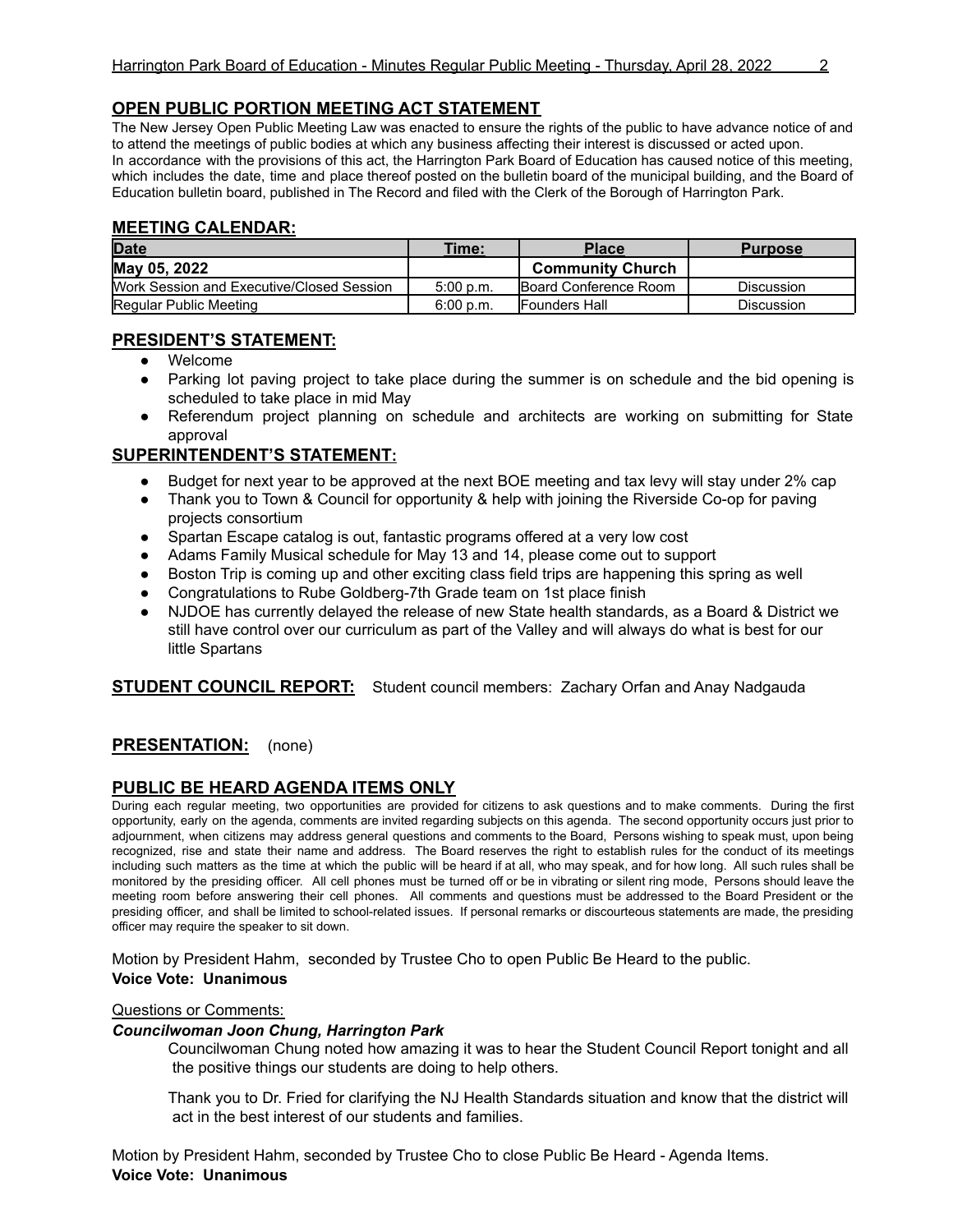#### **ACTION ITEMS**

#### **I. APPROVAL OF MINUTES**

| 03/10/22 | Work Session | Closed Session | PublicSession         |
|----------|--------------|----------------|-----------------------|
| 03/24/22 | Work Session | Closed Session | <b>Public Session</b> |

Motion by President Hahm, seconded by Trustee Lehmann to approve the Minutes of 03/10/22 and the Minutes of 03/24/22 as listed above.

**ROLL CALL: 5-YES 0-NO 0-ABSENT Motion approved**

#### **II. ADMINISTRATIVE COMMITTEE Brenda Cho, Chairperson**

Pursuant to the recommendation of the Superintendent, the Administrative Committee recommends the following resolution(s):

#### *A-1 APPROVE SUMMER ADMINISTRATOR FOR SUMMER OF 2022*

BE IT RESOLVED that the Board of Education approve the appointment of summer administrator for the Summer of 2022 to Colette Wise.

#### *A-2 APPROVE RESIGNATION OF KATHY YOUNGHI KIM*

BE IT RESOLVED that the Board of Education approve with regret, the resignation of Kathy Younghi Kim as of June 15, 2022.

#### *A-3 APPROVE RETIREMENT OF CATHERINE PLUNKETT*

BE IT RESOLVED that the Board of Education approve with regret, the retirement of instructional aide Catherine Plunkett as of June 30, 2022.

#### *A-4 APPROVE ISABELLE FERBER AS LEAVE REPLACEMENT SUBSTITUTE TEACHER*

BE IT RESOLVED that the Board of Education approve Isabelle Ferber as a leave replacement substitute teacher with an approximate start date of 04/04/22 and end date of June 15, 2022 at a rate of \$110.00 per day, with no health/dental benefits and no personal/illness days, pending paperwork approval.

#### *A-5 APPROVE GITABAHEN VEKARIA AS SUBSTITUTE LUNCH AIDE FOR REMAINDER OF 2021-22 SCHOOL YEAR*

BE IT RESOLVED that the Board of Education approve the appointment of Gitabahen Verkaria as a substitute lunch aide at the rate of \$31.31 per session effective 04/28/22, pending paperwork approval.

#### *A-6 APPROVE REHIRE APPOINTMENT OF RHODA HERNANDEZ AS FULL TIME LUNCH AIDE*

BE IT RESOLVED that the Board of Education approve the rehire appointment of Rhonda Hernandez as a full time lunch aide effective 04/14/22.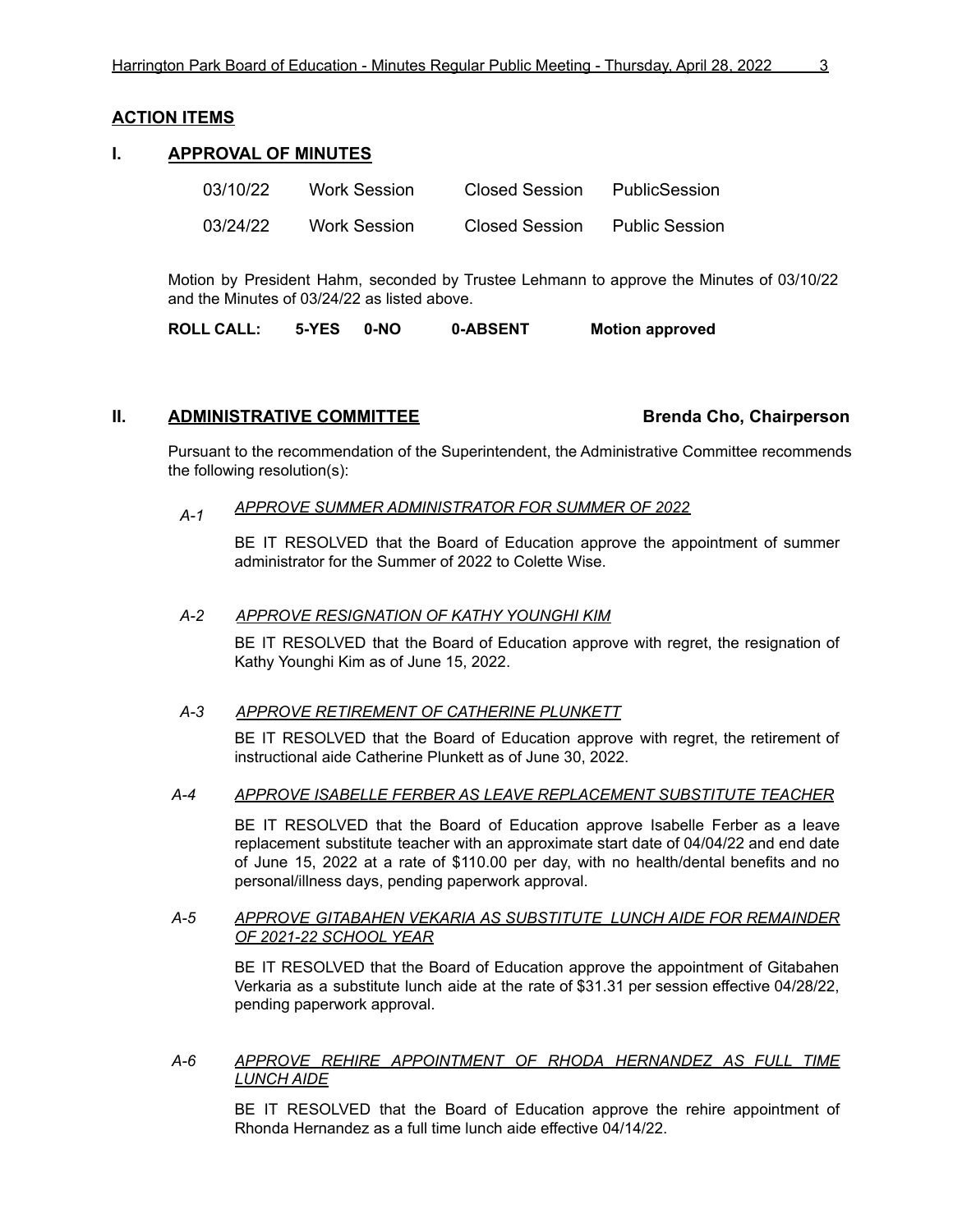#### *A-7 APPROVE REHIRE APPOINTMENT OF ANNE KENNEDY AS FULL TIME LUNCH AIDE*

BE IT RESOLVED that the Board of Education approve the rehire appointment of Anne Kenndey as a full time lunch aide effective 04/27/22.

# *A-8 APPROVE SUMMER ESCAPE PROGRAM*

BE IT RESOLVED that the Board of Education approve the Summer Escape Program for the Summer of 2022.

#### *A-9 APPROVE CHANGE TO HOMEWORK HELPERS FOR 2021-22 SCHOOL YEAR*

BE IT RESOLVED that the Board of Education approve changes to Homework Helpers positions for the 2021-22 school year at the rate of \$38 per hour with verified approved timesheets as follows:

Emily Pasi to replace Kiran Griffith's Wednesday sessions effective 04/08/22 Madeline Burns to replace Patricia Sabo's Tuesday sessions effective 04/19/22

#### *A-10 APPROVE COMPENSATION TO SCHOOL NURSES FOR COVID TEST & STAY PROGRAM*

BE IT RESOLVED that the Board of Education approve compensation to the school nurses for additional time administering Covid Test & Stay Program at Harrington Park School from 03/01/22 - 04/14/22 as follows:

> Kim Boyle - \$192.20 per week Mary Goldstein - \$346.20 per week

*A-11 APPROVE TO RESCIND CO-CURRICULAR ASSIGNMENT AND CONTRACT ISSUED TO PATRICIA SABO FOR 2021-22 SCHOOL YEAR*

BE IT RESOLVED that the Board of Education approve to rescind the appointment and co-curricular contract issued to Patricia Sabo as follows:

2021-22 6th Grade Trip Chaperone - contract issued 08/27/21-resolution #A-4

#### *A-12 APPROVE CO-CURRICULAR 6TH GRADE TRIP CHAPERONE APPOINTMENT AND ISSUANCE OF CONTRACT TO VICTORIA PATERNOSTRO FOR 2021-22 SCHOOL YEAR*

BE IT RESOLVED that the Board of Education approve the appointment and issuance of contract to Victoria Paternostro for the 2021-22 6th Grade Trip Chaperone position replacing the 08/27/21-resolution #A-4 appointment issued to Patricia Sabo.

Motion by Trustee Cho, seconded by Trustee Perides to approve resolutions A-1 through A-12

**ROLL CALL: 5-YES 0-NO 0-ABSENT Motion approved**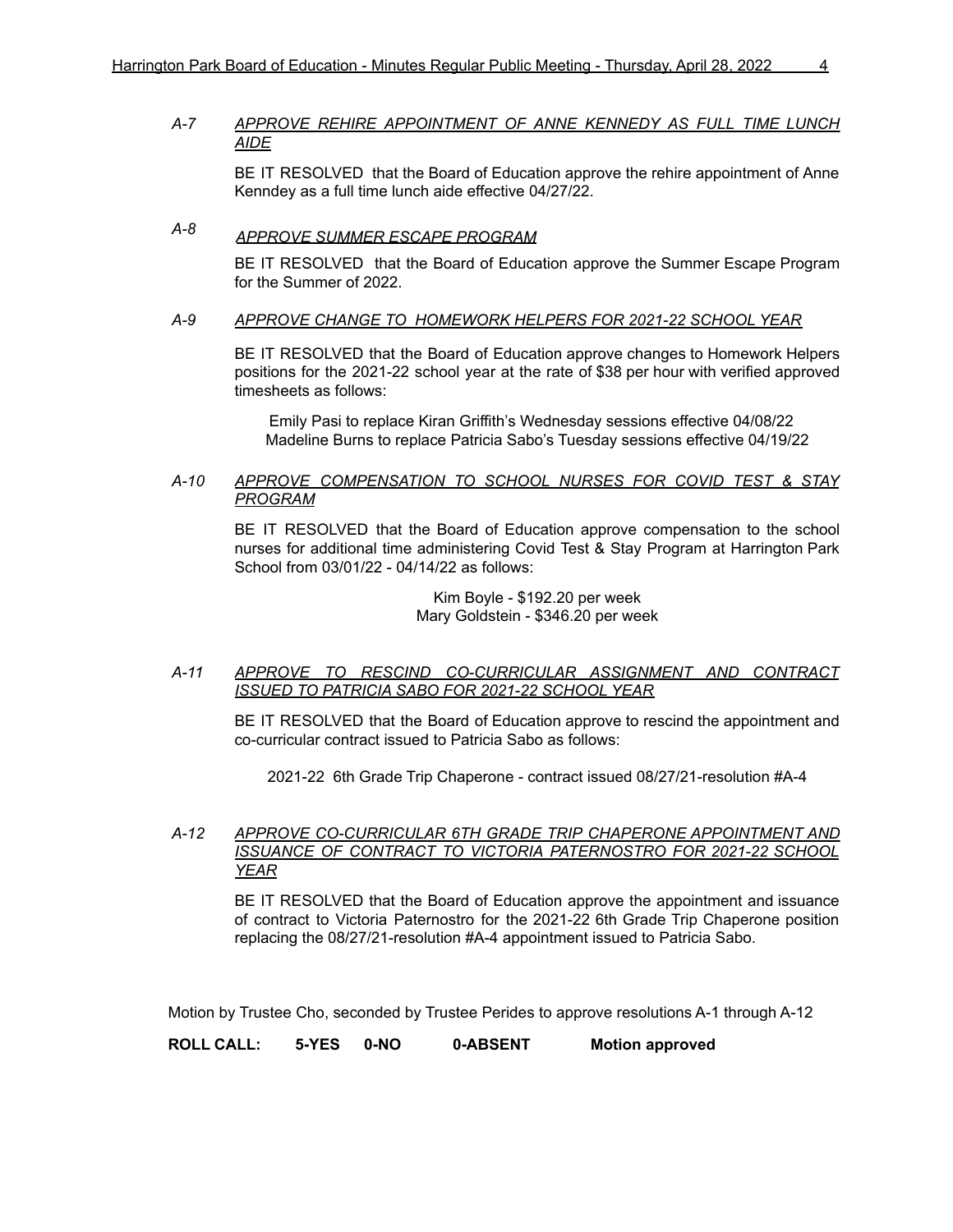#### **III. FINANCE AND AUDIT COMMITTEE Stephen Hahm, Chairperson**

Pursuant to the recommendation of the Superintendent, the Finance and Audit Committee recommends the following resolution(s):

#### *FA-13 APPROVE BILLS LIST*

BE IT RESOLVED that the Board of Education approve the payment of expenditures in the amount of \$207,589.33 dated 04/28/22 as based upon the computer listing dated 04/28/22, the payroll of \$382,942.11 dated 03/31/22 and the payroll of \$381,570.90 dated 04/14/22, all of which are on file in the office of the Board of Education. *In accordance with N.J.A.C. 6A:23-2:11(b), C 3, and C 4:*

Approval that all bills as examined, audited and certified by the Business Administrator/Board Secretary and presented to the Board of Education shall, if found to be correct, be ordered paid by the Board of Education. Any exceptions noticed tonight, on the record, will be reexamined by the Business Administrator/Board Secretary and the appropriate committee chairperson and if found to be correct, be ordered paid by the Board of Education. Prior to payment, the inquiring board trustee will be duly notified by the Business Administrator/Board Secretary, in reference to satisfaction of the submitted concern. the appropriate committee chairperson and if found to be correct, be ordered paid by the Board of Education. Prior to payment, the inquiring board trustee will be duly notified by the Business Administrator/Board Secretary, in reference to satisfaction of the submitted concern.

#### *FA-14 APPROVE BOARD SECRETARY REPORT FOR FEBRUARY, 2022*

BE IT RESOLVED that the Board of Education approve the Board Secretary Report for the month ending 02/28/22.

#### CERTIFICATION OF FUNDS

In accordance with N.J.A.C.6A:23-211 (b), (c), and (c)4:

The Business Administrator/Board Secretary certifies that no line item account has encumbrances and expenditures which in total exceed the line item appropriation. The Board of Education certifies that no major account or fund has been over-expended. Furthermore, the Board of Education And the business Administrator/Board Secretary certify that current expense, special revenue and debt service fund balances have not been over expended and that sufficient funds are available to meet the district's financial obligations for the remainder of the fiscal year.

#### *FA-15 APPROVE MONTHLY TRANSFER REPORT FOR FEBRUARY, 2022*

BE IT RESOLVED that the Board of Education approve the monthly Transfer Report for the month ending 02/28/22.

#### *FA-16 APPROVE TREASURER'S REPORT FOR FEBRUARY, 2022*

BE IT RESOLVED that the Board of Education approve the Treasurer's Report for the month ending 02/28/22.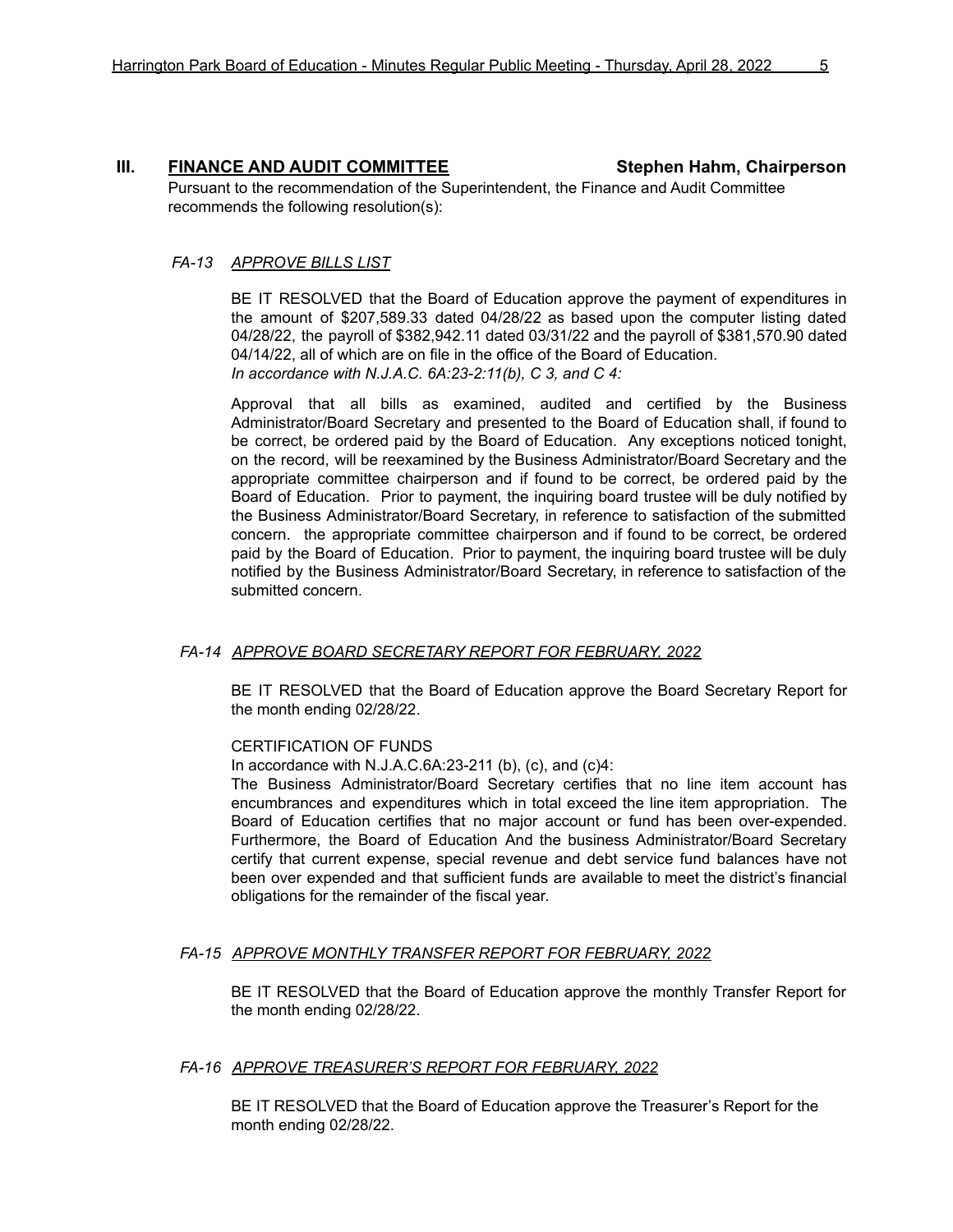*FA-17 APPROVE NORTHERN VALLEY BOARD OF EDUCATION SPECIAL EDUCATION CONTRACT FOR 2021-22 SCHOOL YEAR*

BE IT RESOLVED that the Board of Education approve the Northern Valley Board of Education Special Education **SLICE** tuition contract agreement from 03/14/22-06/30/22 for the following student:

Student ID: 20363700 Tuition Charge: \$3,904.76 One to One Aide: N/A

*FA-18 APPROVE YEAR FOUR OF FIVE YEAR LEASE AGREEMENT FOR RENTAL OF EIGHT MODULAR CLASSROOMS TO NORTHERN VALLEY REGIONAL HIGH SCHOOL DISTRICT FOR THE PERIOD OF JULY 1, 2019-JUNE 30, 2020 (YR. 1), JULY 1, 2020-JUNE 30, 2021 (YR. 2), JULY 1, 2021-JUNE 20, 2022 (YR. 3), JULY 1, 2022-JUNE 30, 2023 (YR.4) AND JULY 1, 2023-JUNE 30, 2024 (YR. 5), EXCLUSIVE OF THE MONTH OF AUGUST EACH YEAR*

BE IT RESOLVED that the Board of Education approve the fourth year of a five year lease agreement with Northern Valley Regional High School District for their use of eight (8) modular classrooms for the period of 07/01/19 - 06/30/24, exclusive of the month of August each year, as per all terms and conditions in the lease agreement document on file in the Business Office with annual rental schedule listed below. In addition: Lessee agrees to pay annually \$100,000 for inclusion fees and indirect costs to the Lessor.

Annual Rent Schedule:

- Yr. 1: 07/01/19-06/30/20 Annual rent: \$264,000
- Yr. 2: 07/01/20-06/30/21 Annual rent: \$268,752
- Yr. 3: 07/01/21-06/30/22 Annual rent: \$273,590
- **Yr. 4: 07/01/22-06/30/23 Annual rent: \$278,515**
- Yr. 5: 07/01/23-06/30/24 Annual rent: \$283,528

Motion by President Hahm, seconded by Trustee Cho to approve resolutions FA-13 through FA-18

**ROLL CALL: 5-YES 0-NO 0-ABSENT Motion approved**

#### **IV. HOUSE & GROUNDS COMMITTEE Peter Toomin, Chairperson**

Pursuant to the recommendation of the Superintendent, the House & Grounds Committee recommends the following resolution(s):

*HG-19 APPROVE LUPARDI'S NURSERY, INC. SERVICE AGREEMENT FOR LANDSCAPE MAINTENANCE FOR THE PERIOD APRIL 1, 2022 - MARCH 31, 2023*

BE IT RESOLVED that the Board of Education approve a service agreement with Lupardi's Nursery, Inc. for the period 04/01/22 - 03/31/23 as follows:

Service: Landscape maintenance/school grounds Service period: 04/01/22 - 03/31/23 Cost: \$14,035.00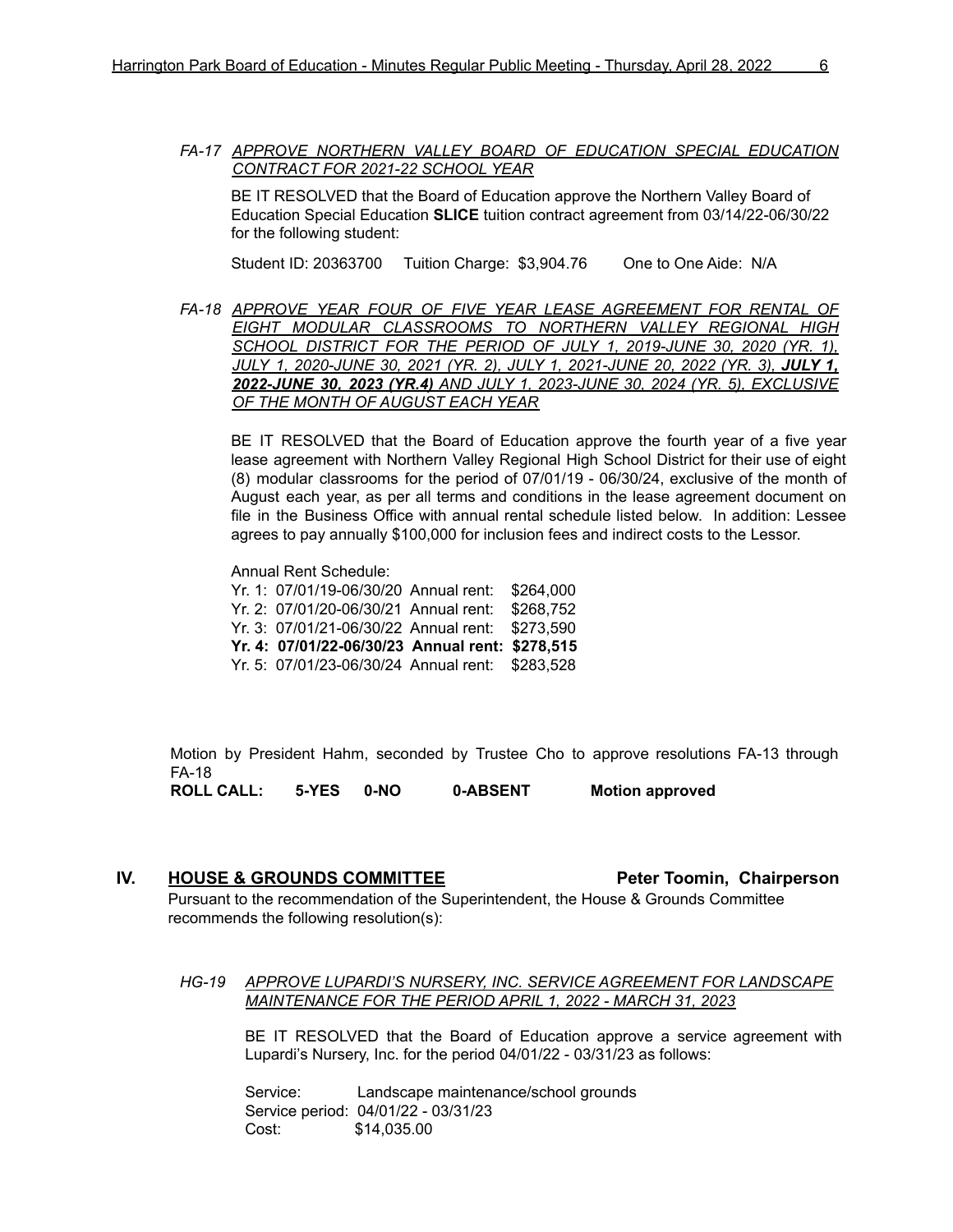#### *HG-20 APPROVE USE OF SCHOOL FACILITIES*

BE IT RESOLVED that the Board of Education approve the Use of Facilities for the Summer Escape Program from August 1-26, 2022 to use various classrooms, APR, gym, and fields at no cost.

| Date | <b>Purpose</b>                              | Hours | <b>Facility</b>             |
|------|---------------------------------------------|-------|-----------------------------|
|      | 08/01/22-08/26/22 Summer Enrichment Program |       | [Various classrooms. APR, ] |
|      |                                             |       | gym and fields              |

#### *HG-21 APPROVE USE OF SCHOOL FACILITIES*

BE IT RESOLVED that the Board of Education approve the Use of Facilities for the Spartan Basketball Camp from August 15-19, 2022 from 9am-12 pm in the Large Gym. A donation of shooting shirts/apparel with a value of \$500 will be made by the camp.

| Jate                | Purpose                |                       | $\overline{\phantom{a}}$ acility |
|---------------------|------------------------|-----------------------|----------------------------------|
| 08/15/22 - 08/19/22 | <b>Basketball Camp</b> | $9:00$ a.m - 12:00 pm | ∟arqe Gvm                        |

Motion by Trustee Toomin, seconded by Trustee Lehmann to approve resolutions HG-19 through HG-21

**ROLL CALL: 5-YES 0-NO 0-ABSENT Motion approved**

#### **V. POLICY AND LEGISLATION COMMITTEE Matthew Lehmann, Chairperson** Pursuant to the recommendation of the Superintendent, The Policy andLegislation Committee recommends the following resolution(s): **(none)**

#### **VI. TRAVEL/CONFERENCES/OTHER**

Class Field Trips for 2021-22 School Year

| Gr.            | Location<br><b>Date</b> |                                         | <b>Event</b>               |  |
|----------------|-------------------------|-----------------------------------------|----------------------------|--|
| K              | $5/18-19$               | Harrington Park Town Library            | H.P. Library Visit         |  |
| 1              | 5/19                    | Environmental Center, Wyckoff, NJ       | <b>Environmental Visit</b> |  |
| 2              | 5/13                    | Turtle Back Zoo, West Orange, NJ        | Zoo Visit                  |  |
| 3              | 5/13                    | Liberty Science Center, Jersey City, NJ | <b>Science Exploration</b> |  |
| 4              | 5/26                    | <b>Sterling Hill Mining Museum</b>      | Museum Visit               |  |
| 5              | 6/1                     | High Exposure, Northvale, NJ            | <b>Rock Climbing</b>       |  |
| 6              | $4/27-29$               | Fairview Lake YMCA, Newton, NJ          | Outdoor trip               |  |
| $\overline{7}$ | 4/7                     | Day trip to Philadelphia, PA            | Historical city visit      |  |
| 8              | $5/25-27$               | Boston, Massachusetts                   | Grade 8 trip               |  |
| 6              | 5/20                    | Great Adventure, Jacksonville, NJ       | <b>Music Festival</b>      |  |
| 7/8            | 5/20                    | Great Adventure, Jacksonville, NJ       | <b>Music Festival</b>      |  |
| Music          | 4/8                     | Club 60 at Harrington Park Church       | Senior performance         |  |
| <b>SAIL</b>    | 4/1                     | Norwood School, Norwood NJ              | <b>Brainbusters</b>        |  |
| <b>SAIL</b>    | 4/12                    | Northvale School, Northvale, NJ         | Rube Goldberg              |  |
| SAIL           | 4/28                    | Northvale School, Northvale, NJ         | <b>Blokus Event</b>        |  |
| SAIL           | 5/25                    | <b>Meadowlands Environment Center</b>   | <b>Environmental Visit</b> |  |

Motion by President Hahm, seconded by Trustee Lehmann to approve TRAVEL

| <b>ROLL CALL:</b> | 5-YES 0-NO |  | 0-ABSENT | <b>Motion approved</b> |
|-------------------|------------|--|----------|------------------------|
|-------------------|------------|--|----------|------------------------|